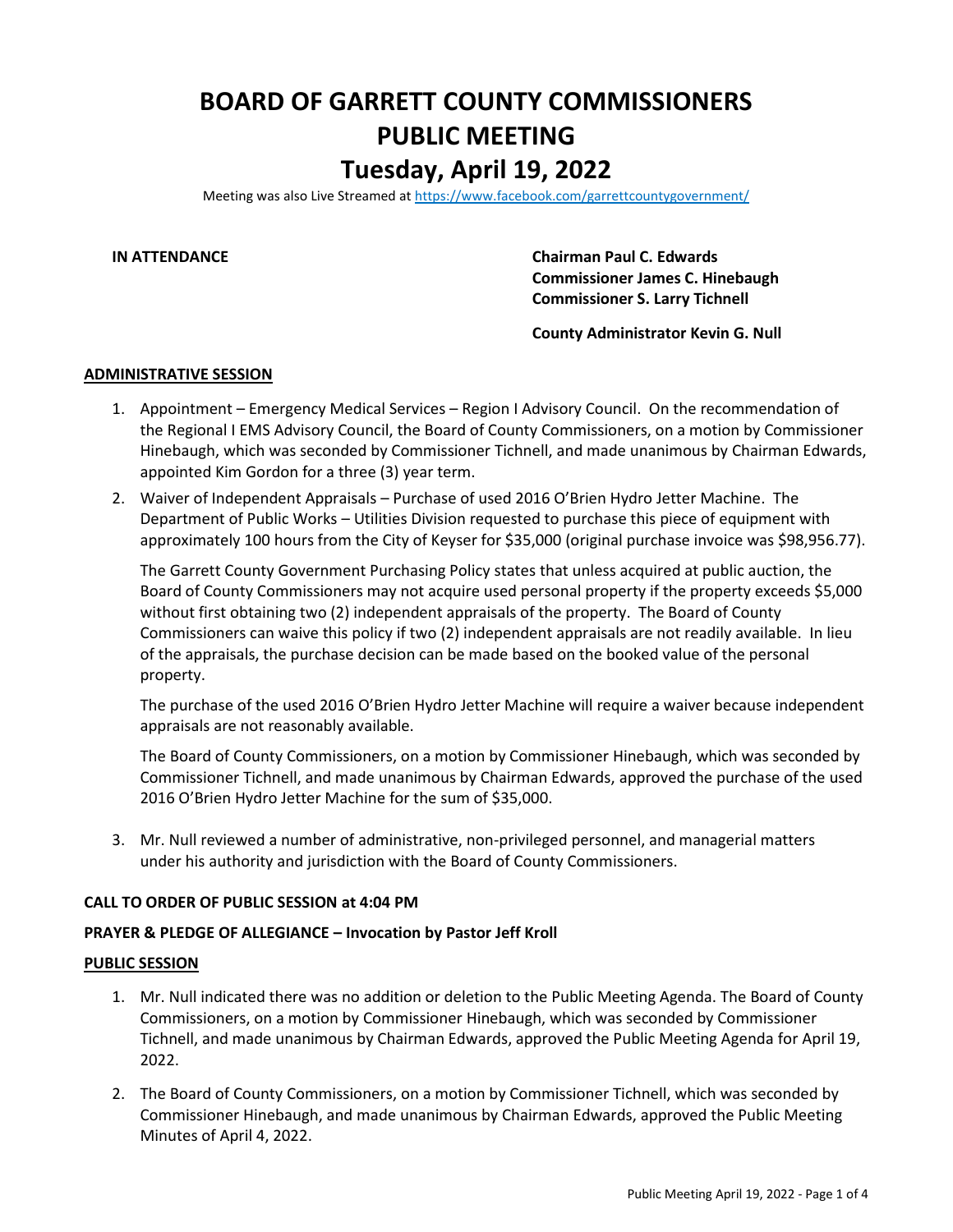- 3. Child Abuse Prevention Month Proclamation April 2022. The Garrett County Department of Social Services was in attendance to receive this proclamation.
- 4. Garrett County Department of Financial Services Appalachian Regional Commission (ARC) Project Presentations.

Applicants for Appalachian Regional Commission (ARC) funded projects made presentations to the Board of County Commissioners.

The following Four (4) projects were presented for the Appalachian Regional Commission Fiscal Year 2023 Project Requests:

- ❖ Town of Kitzmiller Kitzmiller Economic Development Strategy & Plan
- ❖ Garrett College Outdoor Leadership & Adventure Education Summer Apprenticeship Program
- ❖ Garrett College Garrett College IT Infrastructure Project VI
- ❖ Garrett County Arts Council GCAC Community-Wide Engagement and Feasibility Study to Support \$MART ART Program Development/Business Model/Plan
- 5. The Garrett County Department of Financial Services Purchasing Division presented the following Contract Award:

### **RFP #22-0325 – Aviation Consulting Services - Garrett County Airport**

Three (3) responses were received for this RFP: Tran Systems, Mizmar/Campbell & Paris Engineers, and Delta Airport Consultants, Inc.

A Selection Committee reviewed the proposals based on evaluation criteria contained in the RFP and an overall evaluation summary was developed indicating the ranking of the proposals. The Selection Committee recommended awarding the RFP to Tran Systems (formerly L.R. Kimball).

Under the contract, Trans Systems will be assisting the County with identifying and securing state and federal funding, preparing necessary documentation of Disadvantaged Business Enterprise (DBE); updating the Garrett County Airport's 5-year Airport Capital Improvement Plan (ACIP), and providing the County will full-service aviation consulting services on an on-call basis. The on-call contract will be for a five (5) year period.

The Board of County Commissioners, on a motion by Commissioner Hinebaugh, which was seconded by Commissioner Tichnell, and made unanimous by Chairman Edwards, approved the RFP Award to Tran Systems as recommended.

# 6. **APPOINTMENTS:** Garrett County Diversity Committee

Applications for Community Representatives were reviewed, and the standing committee interviewed candidates and made recommendations to the Board. The following individuals have been recommended as Community Representatives:

- Vianne Bell
- Chuck Olsen
- Gloria Salazar
- Shane Pittman
- Ryan Savage

The Board of County Commissioners, on a motion by Commissioner Tichnell, which was seconded by Commissioner Hinebaugh, and made unanimous by Chairman Edwards, approved the one-year appointments to the Diversity Committee.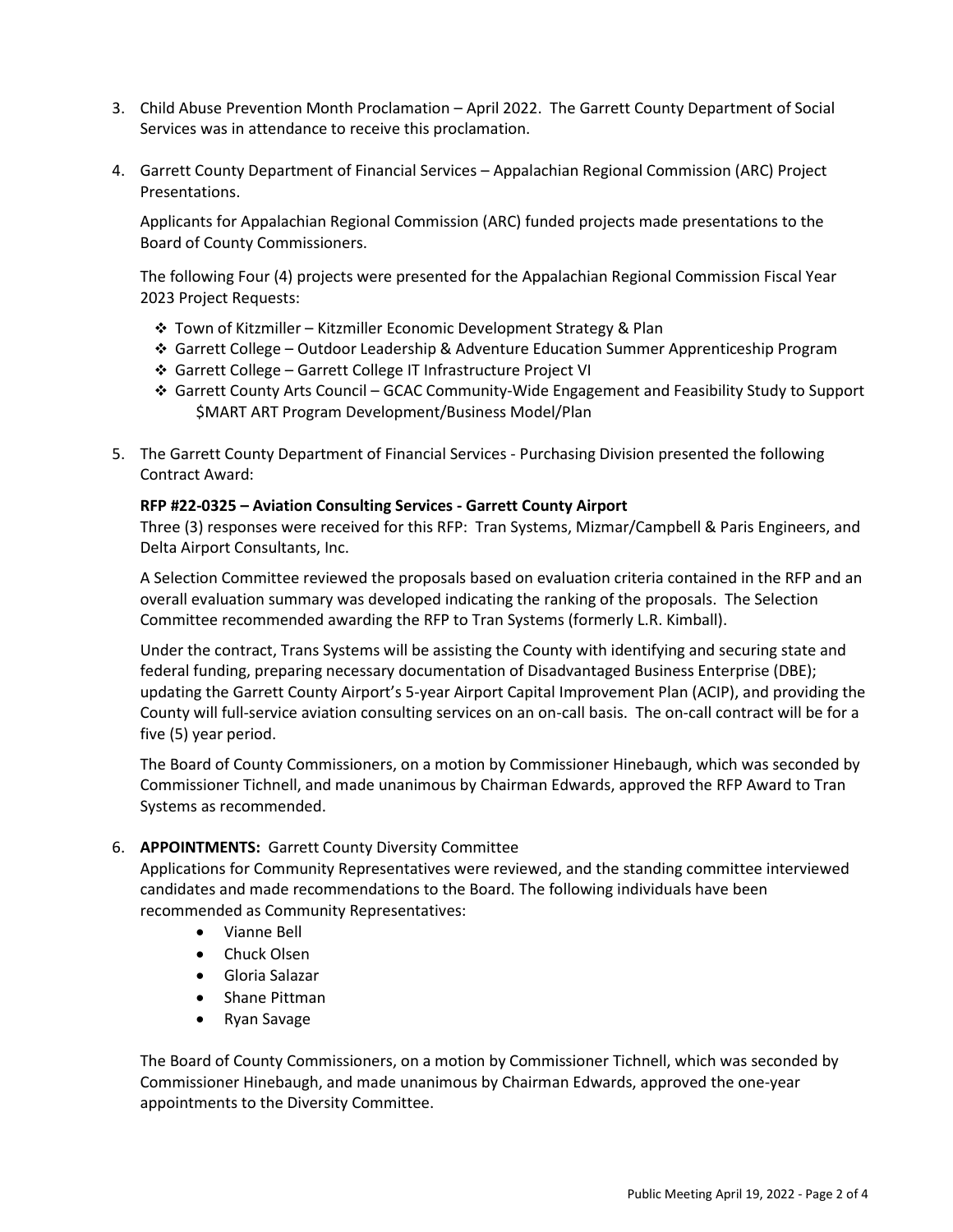7. **ANNOUNCEMENT:** Garrett County Song Designation – *Garrett County Time.* A Proclamation naming Garrett County Time as the official song of Garrett County's Sesquicentennial Celebration was presented to Rob Smith, who wrote the song.

# **Close Public Meeting as Board of Garrett County Commissioners**

On a motion by Commissioner Hinebaugh, which was seconded by Commissioner Tichnell, and made unanimous by Chairman Edwards, the Board of County Commissioners closed the Public Meeting.

# **Open Public Meeting as Garrett County Sanitary District, Inc.**

On a motion by Commissioner Hinebaugh, which was seconded by Commissioner Tichnell, and made unanimous by Chairman Edwards, the Board of County Commissioners opened the meeting as the Garrett County Sanitary District, Inc.

Jeffrey Broadwater, Assistant Director, Garrett County Department of Financial Services provided an overview of the bond refinancing:

- Secured financing not extending the term/maturity date (10 years). Interest rate went from 3.50% to 2.16%. This reduction will save the Garrett County Sanitary District \$1.5 million over the next 10 years.
- Maturity is August of 2032.
- Deep Creek Sewer Sanitary District ad valorem will drop by \$.01
- Chestnut Ridge Sewer Sanitary District ad valorem will drop by \$.01
- The McHenry/Thayerville interconnection was completed without adding any additional ad valorem tax to Deep Creek Lake Water Sanitary District.
- The Route 219 sewer line replacement at the 219 Bridge was completed with the debt service savings and were still able to decrease the Deep Creek Lake Sewer ad valorem by \$.01.

No Public Comments Received

Four resolutions not to exceed \$22,373,080

- \$2,850,000 New money for the McHenry/Thayerville water connection and Route 219 Sewer line replacement.
- Refunding 3 bonds that we issued in 2012 comprising about 30 different projects. Back then we saved about \$7 million refinancing USDA loans.
- \$14,443,000 (Water & Sewer Projects refunding bonds)
- \$4,590,000 Thayerville Water Bond (initially \$7.5 million in 2012)
- \$490,080 Mt Lake Park Water bonds (initially \$800,000 in 2012)

The Board of County Commissioners, on a motion by Commissioner Tichnell, which was seconded by Commissioner Hinebaugh, and made unanimous by Chairman Edwards, the Board, operating as the Garrett County Sanitary Commission approved the four Resolutions.

# **Close Public Meeting as Garrett County Sanitary District, Inc.**

On a motion by Commissioner Hinebaugh, which was seconded by Commissioner Tichnell, and made unanimous by Chairman Edwards, the Board of County Commissioners, acting as the Garrett County Sanitary District, Inc. closed the Sanitary District Public Meeting.

# **Open Public Meeting as Board of Garrett County Commissioners**

On a motion by Commissioner Hinebaugh, which was seconded by Commissioner Tichnell, and made unanimous by Chairman Edwards, the Board of County Commissioners opened the Public Meeting.